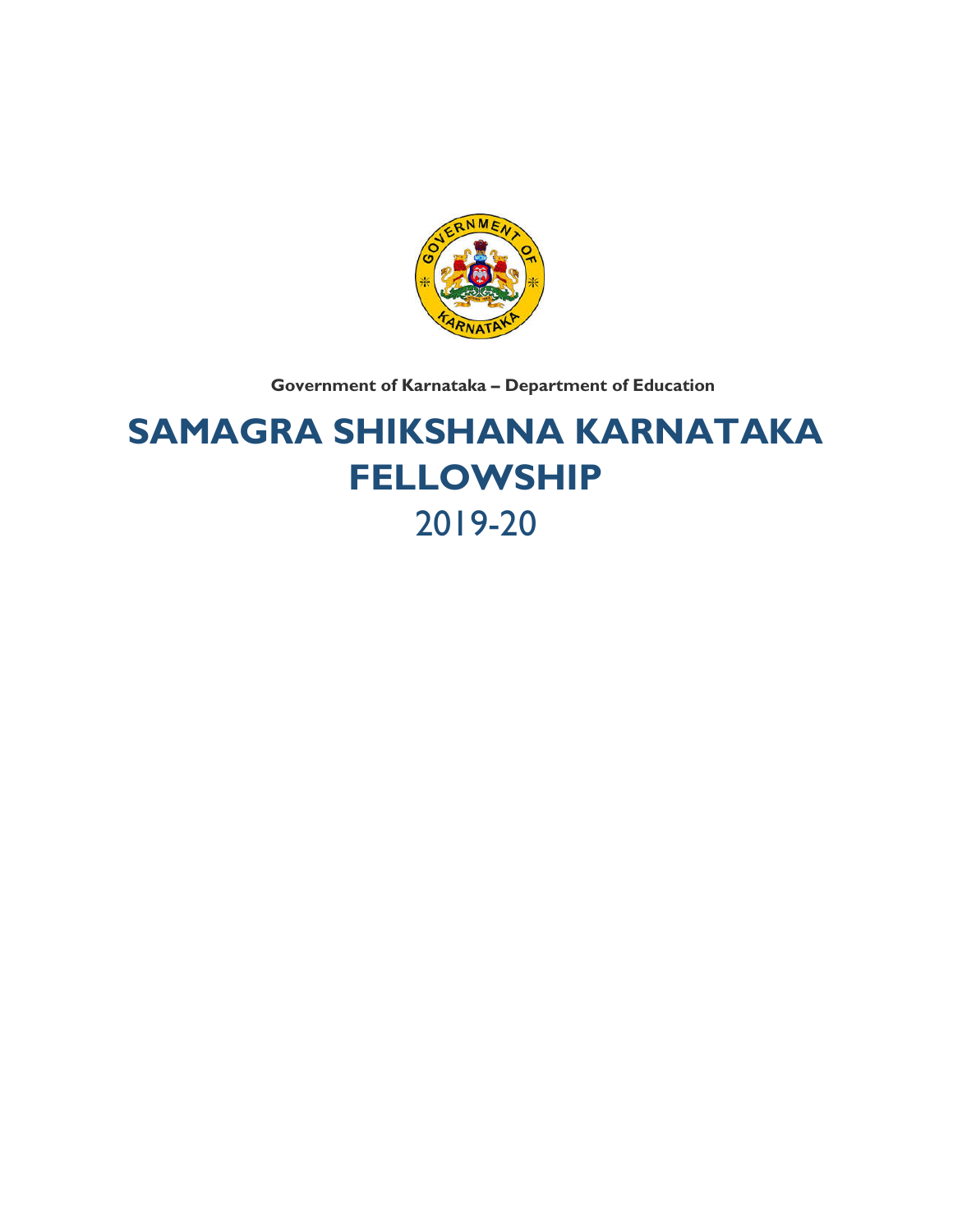#### **INTRODUCTION**

Samagra Shikshana Karnataka (SSK), the integrated scheme of school education, addresses the issues of equity and quality of teaching‐learning in more than 50,000 government schools in the State from pre‐primary to pre‐university levels. The interventions under the scheme include learning enhancements programmes, student & teacher motivation programmes and creation of supporting infrastructure. SSK is also an important platform for improving digital, inclusive, vocational and girl's education in the state.

# **About the Two ‐ year Samagra Shikhsana Karnataka Fellowship**

# Fellowship experience

- 10-day orientation on Education perspectives and policy along with 1 week of immersion in the field to understand the grassroots realities of Public education in Karnataka.
- Get an opportunity to work closely in supporting the design, implement and monitoring of policies in the field of school education.
- Working very closely within the various departments and explore opportunities of synergy among them.
- Get mentored by experienced members from the Department of Education

# Responsibilities of the fellows

- **Research support for policy discussions, committee meetings and conferences in** relation to primary & Secondary Education.
- Creation of policy briefs, reports and project proposals for the department.
- Analysis of proposals from NGOs/private organisations.
- Development of relationships with key internal and external stakeholders of the government.
- **Prepare and publish reports on the policies and programs implemented.**
- **Perform any other administrative or other financial duties required by the vertical assigned.**
- **Perform any special work or duty which may be entrusted by the Authority.**
- **Undertake travel to the field for program implementation and monitoring as required.**

### **Eligibility**

- We welcome young and passionate people from a variety of backgrounds. Individuals are eligible to apply if they have:
	- 3 to 10 years of rich work experience. Candidates with an excellent academic and professional track record are encouraged to apply
	- Self-initiated and ability to work independently and as part of the team.
	- A regular post‐graduate degree (e.g. M.B.A, M.Sc., M. A, PGDM/PGP) or a professional degree (e.g. B. Tech, B.E, LLB, CA) or any other degree in Social sciences or public policy
	- Detailed knowledge of Microsoft Office applications required.
	- Strong verbal, written and presentation skill
	- Proficiency in English and Kannada is a must
	- $-$  Maximum age for applying is 35 years
- **Preferred** 
	- $-$  Project Management skills
	- Working knowledge of policy issues in the Indian Education sector